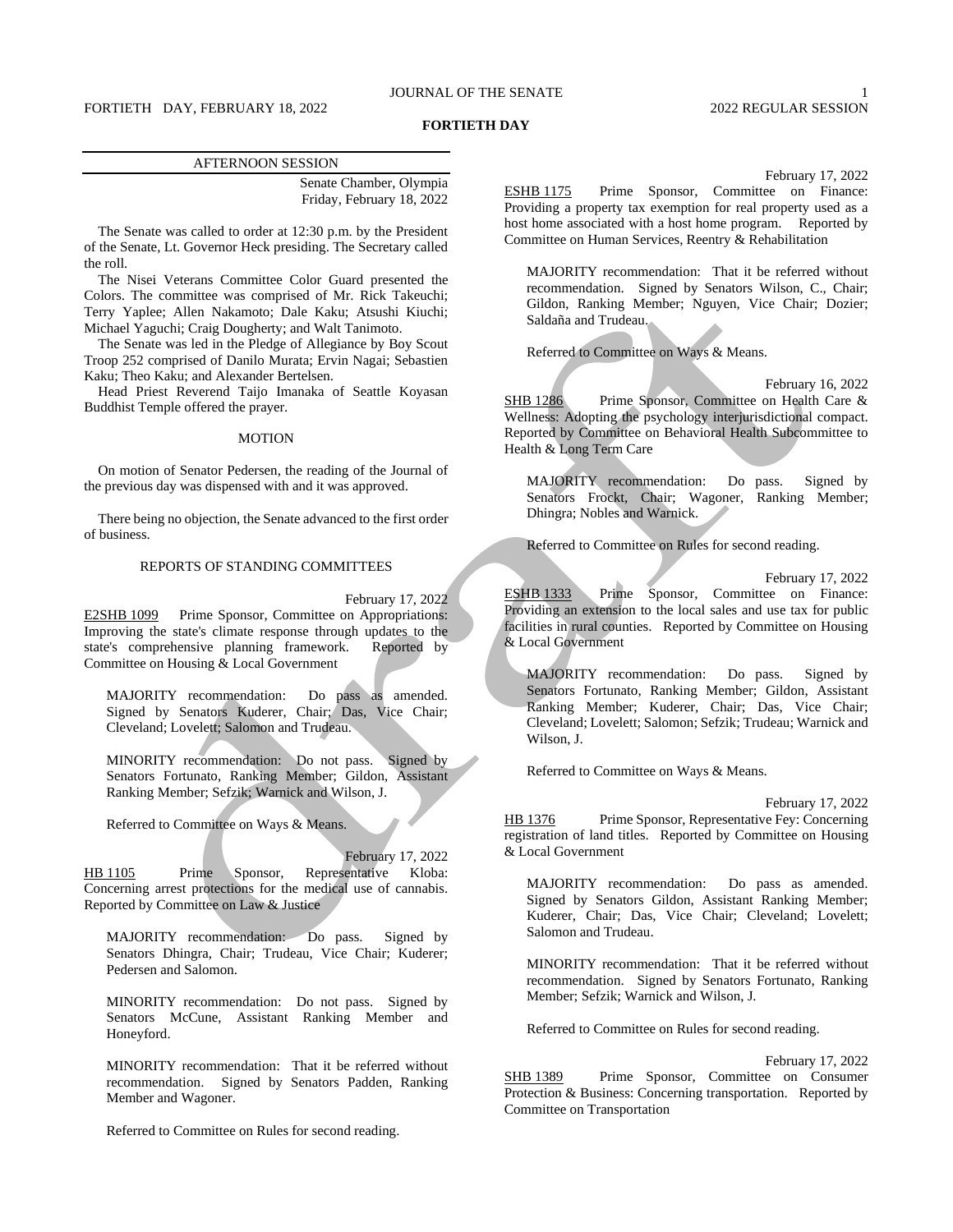MAJORITY recommendation: That it be referred without recommendation. Signed by Senators Liias, Chair; Saldaña, Vice Chair; King, Ranking Member; Cleveland; Das; Fortunato; Hawkins; Holy; Lovelett; Lovick; Nguyen; Nobles; Padden; Randall; Sheldon; Wilson, C. and Wilson, J.

Referred to Committee on Business, Financial Services & Trade.

February 17, 2022 HB 1430 Prime Sponsor, Representative Kloba: Concerning the duration of state upland leases for lands managed by the department of natural resources. Reported by Committee on Agriculture, Water, Natural Resources & Parks

MAJORITY recommendation: Do pass as amended. Signed by Senators Van De Wege, Chair; Salomon, Vice Chair; Warnick, Ranking Member; Honeyford; Rolfes; Short and Stanford.

Referred to Committee on Rules for second reading.

February 17, 2022 SHB 1508 Prime Sponsor, Committee on Rural Development, Agriculture & Natural Resources: Concerning the sanitary control of shellfish. Reported by Committee on Agriculture, Water, Natural Resources & Parks

MAJORITY recommendation: Do pass. Signed by Senators Van De Wege, Chair; Salomon, Vice Chair; Warnick, Ranking Member; Honeyford; Rolfes; Short and Stanford.

Referred to Committee on Ways & Means.

February 17, 2022

HB 1612 Prime Sponsor, Representative Sells: Making technical cross-reference corrections in statutes governing unemployment insurance. Reported by Committee on Labor, Commerce & Tribal Affairs

MAJORITY recommendation: Do pass. Signed by Senators Keiser, Chair; Conway, Vice Chair, Labor; Stanford, Vice Chair, Commerce & Tribal Affairs; King, Ranking Member; Braun; Robinson; Saldaña and Schoesler.

Referred to Committee on Rules for second reading.

February 17, 2022 HB 1613 Prime Sponsor, Representative Sells: Concerning shared reporting responsibilities for both the paid family and medical leave and the long-term services and supports trust programs to clarify that information collected from employer reports shall remain private. Reported by Committee on Labor, Commerce & Tribal Affairs

MAJORITY recommendation: Do pass. Signed by Senators Keiser, Chair; Conway, Vice Chair, Labor; Stanford, Vice Chair, Commerce & Tribal Affairs; King, Ranking Member; Braun; Robinson; Saldaña and Schoesler.

Referred to Committee on Rules for second reading.

February 17, 2022 HB 1625 Prime Sponsor, Representative Bronoske: Specifying that space force reserve members who are officers or employees of the state of Washington or of any county, city, or other political subdivision have access to a period of paid military leave of absence from employment. Reported by Committee on Labor, Commerce & Tribal Affairs

MAJORITY recommendation: Do pass. Signed by Senators Keiser, Chair; Conway, Vice Chair, Labor; Stanford, Vice Chair, Commerce & Tribal Affairs; King, Ranking Member; Braun; Robinson; Saldaña and Schoesler.

Referred to Committee on Rules for second reading.

February 17, 2022

SHB 1642 Prime Sponsor, Committee on College & Workforce Development: Concerning the Washington national guard postsecondary education grant program. Reported by Committee on Higher Education & Workforce Development

MAJORITY recommendation: Do pass. Signed by Senators Randall, Chair; Nobles, Vice Chair; Holy, Ranking Member; Liias and Sefzik.

Referred to Committee on Rules for second reading.

February 17, 2022 HB 1648 Prime Sponsor, Representative Vick: Replacing an inactive certificate status with an inactive license designation. Reported by Committee on Business, Financial Services & Trade

MAJORITY recommendation: Do pass. Signed by Senators Dozier, Ranking Member; Mullet, Chair; Hasegawa, Vice Chair; Frockt; Lovick and Wilson, L.

Referred to Committee on Rules for second reading.

February 17, 2022

HB 1700 Prime Sponsor, Representative Paul: Concerning sustainable funding for the derelict vessel removal account using the vessel watercraft excise tax. Reported by Committee on Agriculture, Water, Natural Resources & Parks

MAJORITY recommendation: Do pass. Signed by Senators Van De Wege, Chair; Salomon, Vice Chair; Warnick, Ranking Member; Honeyford; Rolfes; Short and Stanford.

Referred to Committee on Ways & Means.

February 17, 2022 SHB 1706 Prime Sponsor, Committee on Transportation: Concerning truck drivers ability to access restroom facilities. Reported by Committee on Transportation

MAJORITY recommendation: That it be referred without recommendation. Signed by Senators Liias, Chair; Saldaña, Vice Chair; King, Ranking Member; Cleveland; Das; Fortunato; Hawkins; Holy; Lovelett; Lovick; Nguyen; Nobles; Padden; Randall; Sheldon; Wilson, J. and Wilson, C.

Referred to Committee on Labor, Commerce & Tribal Affairs.

February 17, 2022 HB 1719 Prime Sponsor, Representative Bronoske: Concerning use and acquisition of military equipment by law enforcement agencies. Reported by Committee on Law &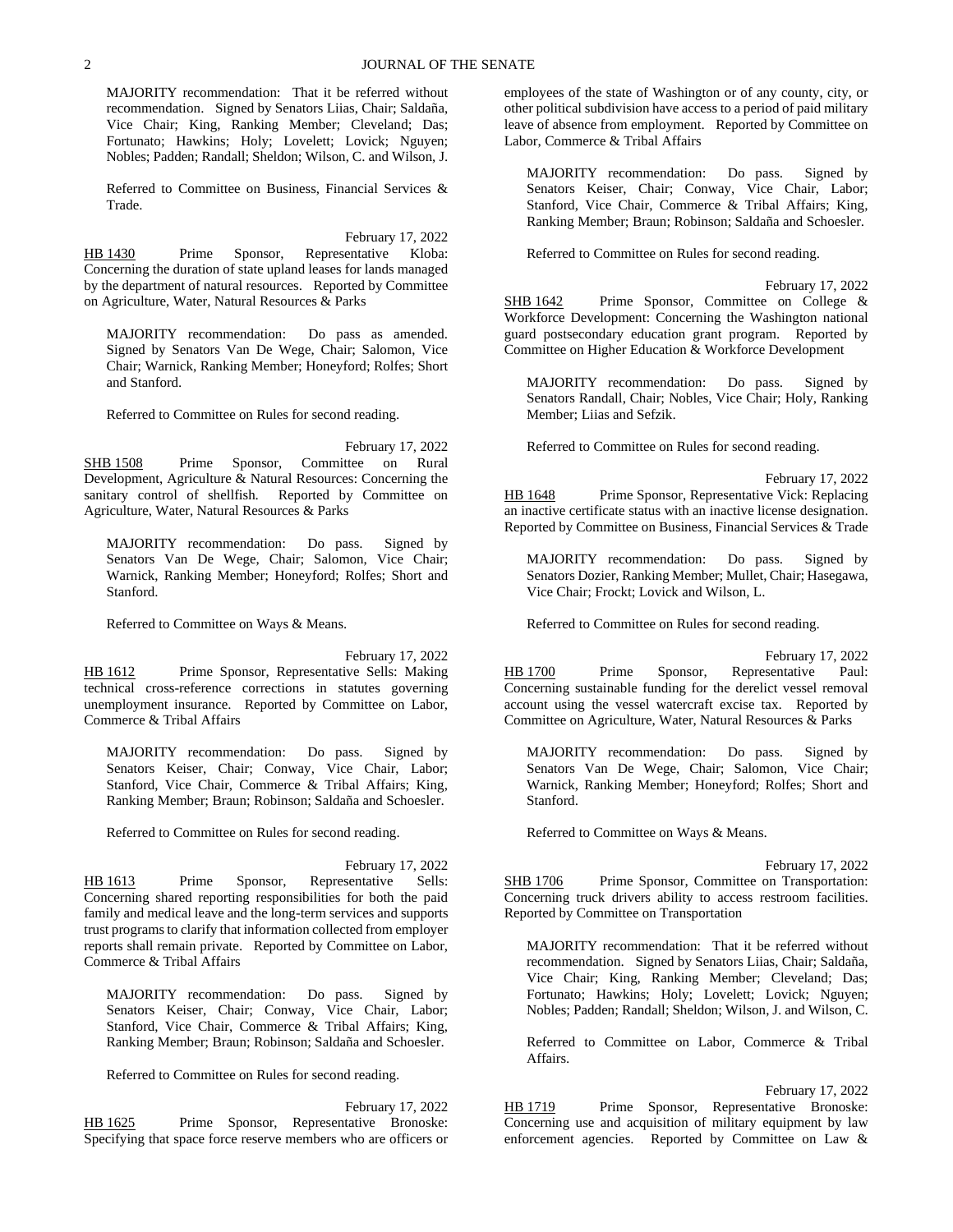MAJORITY recommendation: Do pass. Signed by Senators Dhingra, Chair; Trudeau, Vice Chair; Padden, Ranking Member; McCune, Assistant Ranking Member; Honeyford; Kuderer; Pedersen; Salomon and Wagoner.

Referred to Committee on Rules for second reading.

February 17, 2022 SHB 1725 Prime Sponsor, Committee on Public Safety: Concerning the creation of an endangered missing person advisory designation for missing indigenous persons. Reported by Committee on Law & Justice

MAJORITY recommendation: Do pass as amended. Signed by Senators Dhingra, Chair; Trudeau, Vice Chair; Padden, Ranking Member; McCune, Assistant Ranking Member; Honeyford; Kuderer; Pedersen; Salomon and Wagoner.

Referred to Committee on Ways & Means.

February 17, 2022 SHB 1735 Prime Sponsor, Committee on Public Safety: Modifying the standard for use of force by peace officers. Reported by Committee on Law & Justice

MAJORITY recommendation: Do pass. Signed by Senators Dhingra, Chair; Trudeau, Vice Chair; Padden, Ranking Member; McCune, Assistant Ranking Member; Honeyford; Kuderer; Pedersen; Salomon and Wagoner.

Referred to Committee on Rules for second reading.

February 16, 2022 HB 1761 Prime Sponsor, Representative Schmick: Allowing nurses to dispense opioid overdose reversal medication in the emergency department. Reported by Committee on Behavioral Health Subcommittee to Health & Long Term Care

MAJORITY recommendation: Do pass. Signed by Senators Frockt, Chair; Wagoner, Ranking Member; Dhingra; Nobles and Warnick.

Referred to Committee on Rules for second reading.

February 17, 2022 HB 1798 Prime Sponsor, Representative Ryu: Concerning powers of the legislative committee on economic development and international relations. Reported by Committee on Business, Financial Services & Trade

MAJORITY recommendation: Do pass. Signed by Senators Dozier, Ranking Member; Mullet, Chair; Hasegawa, Vice Chair; Frockt; Lovick and Wilson, L.

Referred to Committee on Rules for second reading.

February 17, 2022 HB 1805 Prime Sponsor, Representative Paul: Concerning the opportunity scholarship program. Reported by Committee on Higher Education & Workforce Development

MAJORITY recommendation: Do pass as amended.

Signed by Senators Randall, Chair; Nobles, Vice Chair; Holy, Ranking Member; Liias and Sefzik.

Referred to Committee on Ways & Means.

February 17, 2022 HB 1859 Prime Sponsor, Representative Kloba: Concerning quality standards for laboratories conducting cannabis analysis. Reported by Committee on Labor, Commerce & Tribal Affairs

MAJORITY recommendation: Do pass as amended. Signed by Senators Keiser, Chair; Conway, Vice Chair, Labor; Stanford, Vice Chair, Commerce & Tribal Affairs; King, Ranking Member; Braun; Robinson; Saldaña and Schoesler.

Referred to Committee on Ways & Means.

February 17, 2022 HB 1927 Prime Sponsor, Representative Riccelli: Creating leave provisions for legislative service. Reported by Committee on Labor, Commerce & Tribal Affairs

MAJORITY recommendation: Do pass. Signed by Senators Keiser, Chair; Conway, Vice Chair, Labor; Stanford, Vice Chair, Commerce & Tribal Affairs; King, Ranking Member; Robinson and Saldaña.

MINORITY recommendation: Do not pass. Signed by Senator Schoesler.

MINORITY recommendation: That it be referred without recommendation. Signed by Senator Braun.

Referred to Committee on Rules for second reading.

February 17, 2022 HB 1934 Prime Sponsor, Representative Fey: Allowing tribal governments to participate in exchange agreements without certain restrictions. Reported by Committee on Transportation

MAJORITY recommendation: Do pass. Signed by Senators Liias, Chair; Saldaña, Vice Chair; King, Ranking Member; Cleveland; Das; Fortunato; Hawkins; Holy; Lovelett; Lovick; Nguyen; Nobles; Padden; Randall; Sheldon; Wilson, J. and Wilson, C.

Referred to Committee on Rules for second reading.

February 17, 2022

SHB 2050 Prime Sponsor, Committee on Appropriations: Repealing requirements for parent payment of the cost of their child's support, treatment, and confinement. Reported by Committee on Human Services, Reentry & Rehabilitation

MAJORITY recommendation: Do pass. Signed by Senators Wilson, C., Chair; Gildon, Ranking Member; Nguyen, Vice Chair; Dozier; McCune; Saldaña and Trudeau.

Referred to Committee on Ways & Means.

February 17, 2022 HB 2061 Prime Sponsor, Representative Ormsby: Adding permanently affordable housing to the definition of public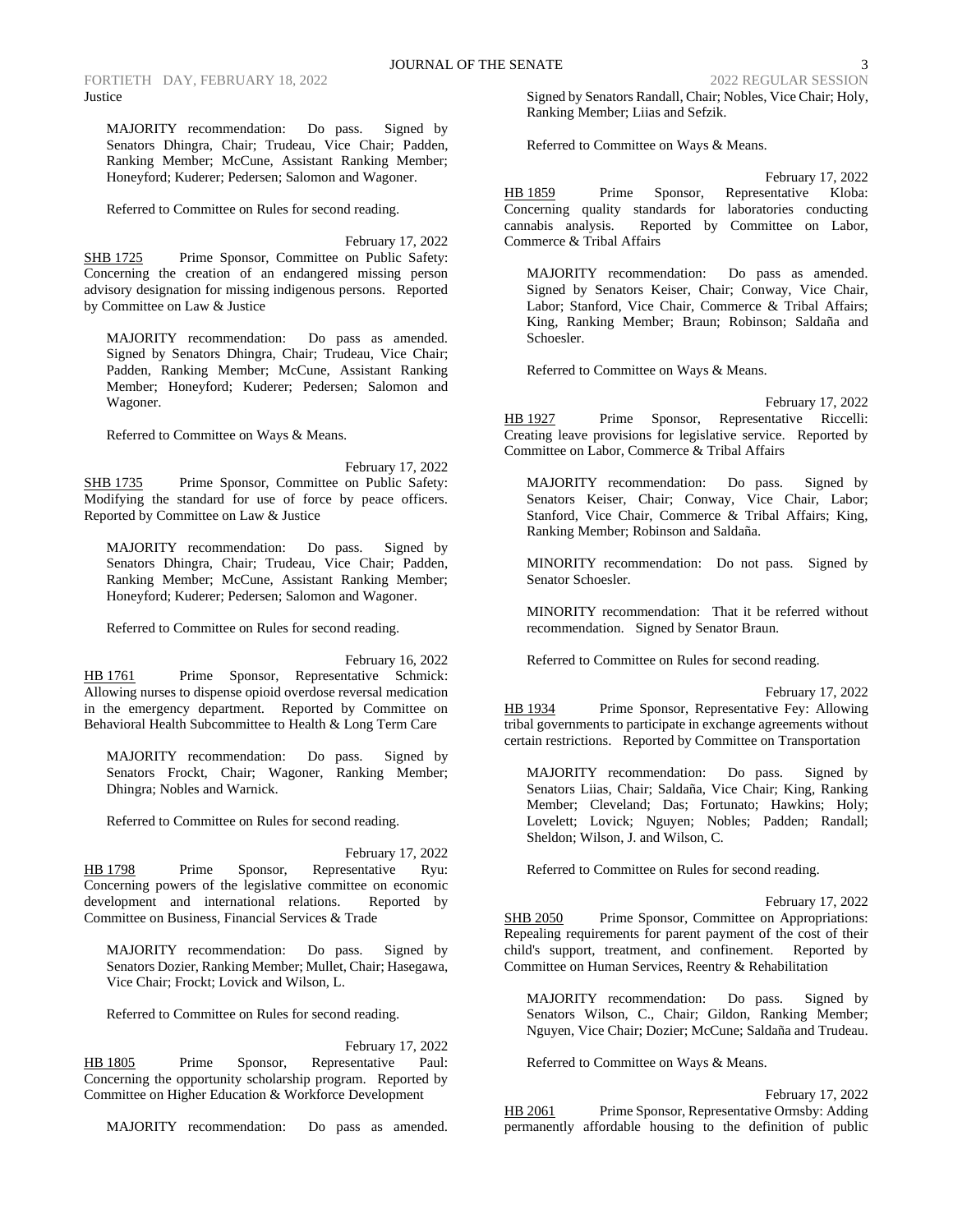improvements. Reported by Committee on Housing & Local Government

MAJORITY recommendation: Do pass. Signed by Senators Fortunato, Ranking Member; Gildon, Assistant Ranking Member; Kuderer, Chair; Das, Vice Chair; Cleveland; Lovelett; Salomon and Trudeau.

MINORITY recommendation: That it be referred without recommendation. Signed by Senators Sefzik and Warnick.

MINORITY recommendation: Do not pass. Signed by Senator Wilson, J.

Referred to Committee on Rules for second reading.

February 17, 2022 SGA 9338 BEN BAGHERPOUR, reappointed on October 1, 2021, for the term ending September 30, 2025, as Member of the State Board for Community and Technical Colleges. Reported by Committee on Higher Education & Workforce Development

MAJORITY recommendation: That said appointment be confirmed. Signed by Senators Randall, Chair; Nobles, Vice Chair; Holy, Ranking Member; Liias and Sefzik.

Referred to Committee on Rules for second reading.

February 17, 2022

SGA 9400 GARY D. CHANDLER, appointed on January 25, 2022, for the term ending September 30, 2026, as Member of the Big Bend Community College Board of Trustees. Reported by Committee on Higher Education & Workforce Development

MAJORITY recommendation: That said appointment be confirmed. Signed by Senators Randall, Chair; Nobles, Vice Chair; Holy, Ranking Member; Liias and Sefzik.

Referred to Committee on Rules for second reading.

## SUPPLEMENTAL REPORTS OF STANDING **COMMITTEES**

Pursuant to Senate Rule 45 (13), notice was received from the Committee on Health & Long Term Care that the following measures had been re-referred to the Subcommittee on Behavioral Health:

Second Substitute House Bill No. 1860.

#### **MOTIONS**

On motion of Senator Pedersen, all measures listed on the Standing Committee report were referred to the committees as designated with the exceptions of Substitute House Bill No. 1725 and House Bill No. 1805 which were designated to the Committee on Rules and referred to the Committee on Ways & Means.

On motion of Senator Pedersen, the Committee on Rules was relieved of Senate Bill No. 5576 and the bill was placed in Senate Rules X.

On motion of Senator Pedersen, the Senate advanced to the fifth order of business.

## INTRODUCTION AND FIRST READING

E2SHB 1181 by House Committee on Appropriations (originally sponsored by Orwall, Boehnke, Callan, Leavitt, Davis, Dolan, Valdez, Young, Riccelli, Lekanoff, Barkis, Peterson, Shewmake, Bronoske, Macri and Morgan)

AN ACT Relating to establishing programs and measures to prevent suicide among veterans and military members; adding new sections to chapter 43.60A RCW; adding a new section to chapter 18.130 RCW; adding a new section to chapter 43.70 RCW; adding a new section to chapter 46.18 RCW; adding a new section to chapter 74.04 RCW; adding a new section to chapter 9.41 RCW; creating new sections; providing an effective date; and providing an expiration date.

Referred to Committee on Human Services, Reentry & Rehabilitation.

E2SHB 1736 by House Committee on Appropriations (originally sponsored by Sullivan, Slatter, Leavitt, Valdez, Walen, Goodman, Gregerson, Ramel, Santos, Wylie, Paul, Simmons, Chopp, Bergquist, Pollet, Johnson, J., Riccelli, Ormsby and Frame)

AN ACT Relating to establishing a state student loan program; reenacting and amending RCW 43.79A.040; adding a new chapter to Title 28B RCW; and creating a new section.

Referred to Committee on Higher Education & Workforce Development.

## EHB 1784 by Representative Thai

AN ACT Relating to establishing an exception to the requirement that vehicle license plates be visible at all times for vehicles using certain cargo carrying devices; and reenacting and amending RCW 46.16A.200.

Referred to Committee on Transportation.

EHB 1931 by Representative Fey

AN ACT Relating to sustaining hydropower license fees; and amending RCW 90.16.050.

Referred to Committee on Ways & Means.

#### MOTIONS

On motion of Senator Pedersen, all measures listed on the Introduction and First Reading report were referred to the committees as designated.

On motion of Senator Pedersen, the Senate advanced to the eighth order of business.

#### MOTION

Senator Hasegawa moved adoption of the following resolution:

#### SENATE RESOLUTION 8649

By Senator Hasegawa

WHEREAS, On February 19, 1942, President Franklin D. Roosevelt issued Executive Order 9066, which authorized the United States military to forcibly remove and incarcerate more than 120,000 persons of Japanese ancestry from the West Coast,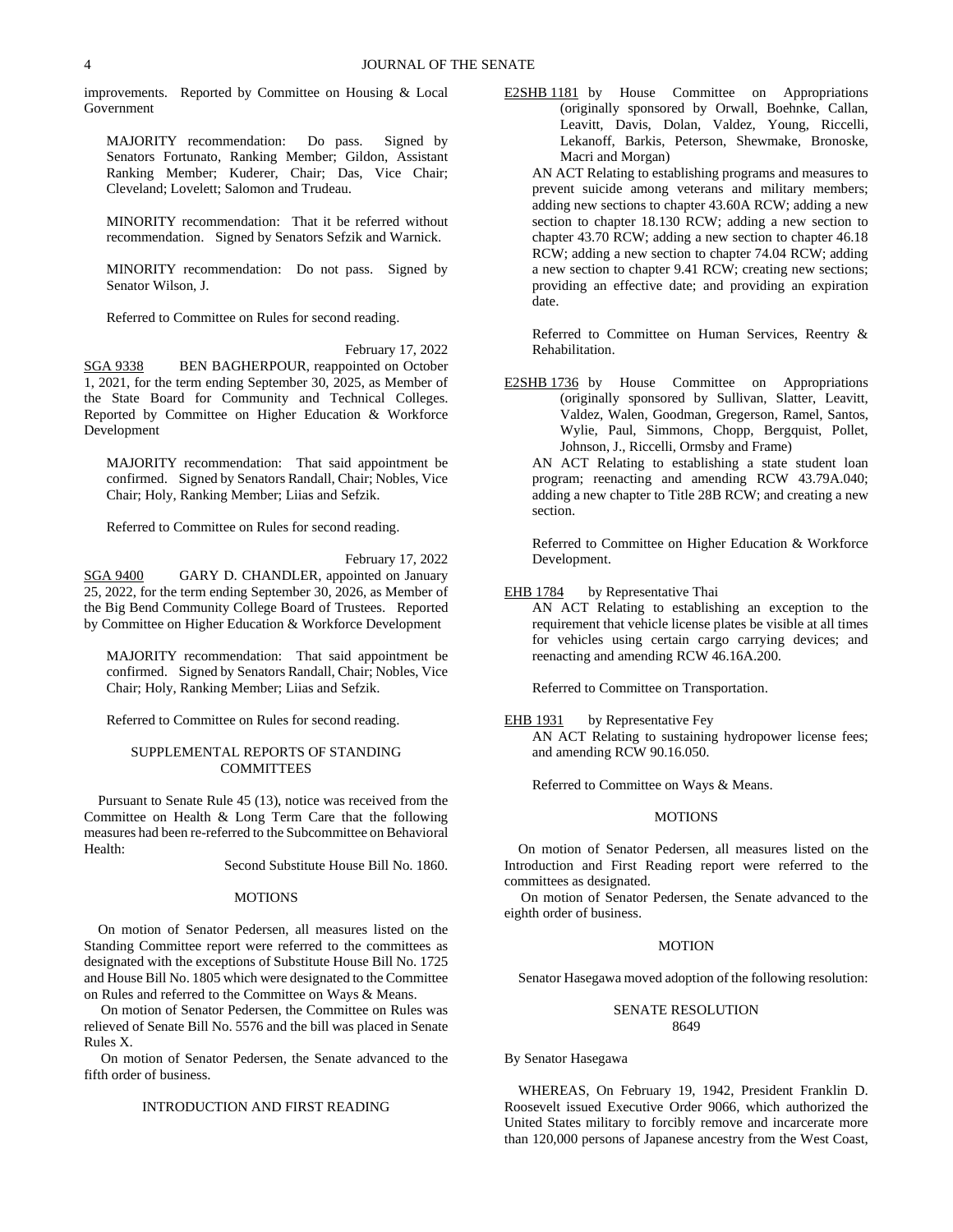## FORTIETH DAY, FEBRUARY 18, 2022 2022 2022 2022 REGULAR SESSION

including 12,000 Japanese American residents of Washington State; and

WHEREAS, The first civilian evacuation order gave Japanese Americans from Bainbridge Island, Washington less than one week to leave behind homes, personal belongings, farms, businesses, friends, and family and report to detention centers like Camp Harmony on the grounds of the Washington State fair in Puyallup, where hastily converted horse stables housed the evacuated families; and

WHEREAS, These detention centers were temporary quarters for the evacuees while the United States military department constructed ten mass incarceration sites for Japanese Americans located in remote inland areas of the United States; and

WHEREAS, This drastic policy of removal and relocation allegedly aimed to prevent acts of espionage and sabotage by Japanese Americans who were deemed untrustworthy and disloyal to the United States; and

WHEREAS, On March 23, 1943, the War Department organized a segregated unit of Japanese Americans, many of whom reported for military duty from the concentration camps surrounded by barbed wire in which they and their families were detained; and

WHEREAS, More than 12,000 volunteers responded to questions about their loyalty and patriotism by amassing a battle record unparalleled in United States military history with a casualty rate of 314% and earning a collective 7 Presidential Unit Citations, 21 Medals of Honor, 29 Distinguished Service Crosses, 1 Distinguished Service Medal, 588 Silver Stars, more than 4,000 Bronze Stars, 22 Legion of Merit Medals, 145 Soldier's Medals, 9,486 Purple Hearts, 16 decorations from France and Italy, and, in 2010, the Congressional Gold Medal; and

WHEREAS, Equally loyal and patriotic Japanese Americans fought to protect our constitutional rights and liberties through dissent, like University of Washington student and Auburn native Gordon Hirabayashi who was arrested, convicted, and imprisoned for defying the military curfew on select civilians and refusing to evacuate when ordered; and

WHEREAS, In 1982, the Congressional commission on wartime relocation and internment of civilians found "no military or security reason for the internment" of persons of Japanese ancestry, but determined the cause of the incarceration as "racial prejudice, war hysteria, and a failure of political leadership"; and

WHEREAS, Through this travesty of justice, Japanese Americans suffered immense economic loss of property and assets; experienced immeasurable physical and psychological harm as individuals and collectively as a community; and were deprived of their constitutional liberties without due process of law; and

WHEREAS, In 1979, Washington State Congressman Mike Lowry introduced H.R. 5977 to provide reparations and an apology to the Japanese American incarcerees, thus initiating a ten-year legislative quest that ended when President Ronald

#### Reagan signed the Civil Liberties Act of 1988; and

WHEREAS, Throughout Washington State, the last remaining survivors of the European and Asian Pacific battlefields of World War II and of American incarceration camps live their golden years in quiet contrast to their extraordinary acts of conscience and valor while all of America continues to benefit from their heroic patriotism;

NOW, THEREFORE, BE IT RESOLVED, That the Washington State Senate pause to acknowledge the 80th anniversary of the signing of Executive Order 9066; to recognize and remember Japanese American veterans, incarcerees, and civil rights activists from the State of Washington; and to reflect on, and honor, the lessons, blessings, and responsibilities of the phrase ". . .with liberty and justice for all"; and

BE IT FURTHER RESOLVED, That copies of this resolution be immediately transmitted by the Secretary of the Senate to the Nisei Veterans Committee, Densho, the Japanese American Citizens League, the Japanese Cultural and Community Center of Washington State, and the Wing Luke Museum of the Asian Pacific American Experience.

Senator Hasegawa spoke in favor of adoption of the resolution.

#### REMARKS BY THE PRESIDENT

President Heck: "Before we proceed, it is the President's honor to acknowledge the presence of former State Senator Steve Hobbs, now of course our Secretary of State. While a member of this body and before Senator Hobbs, now Secretary of State Hobbs, also known as Colonel Hobbs in the National Guard, has shared his family's story, his lived experience, and it is as well profoundly important to this conversation earlier today and into the future. And indeed, Secretary Hobbs we are honored by your presence. Thank you, sir."

Senator Short spoke in favor of adoption of the resolution.

The President declared the question before the Senate to be the adoption of Senate Resolution No. 8649.

The motion by Senator Hasegawa carried and the resolution was adopted by voice vote.

#### MOTION

At 12:56 p.m., on motion of Senator Pedersen, the Senate adjourned until 11:45 a.m. Monday, February 21, 2022.

DENNY HECK, President of the Senate

SARAH BANNISTER, Secretary of the Senate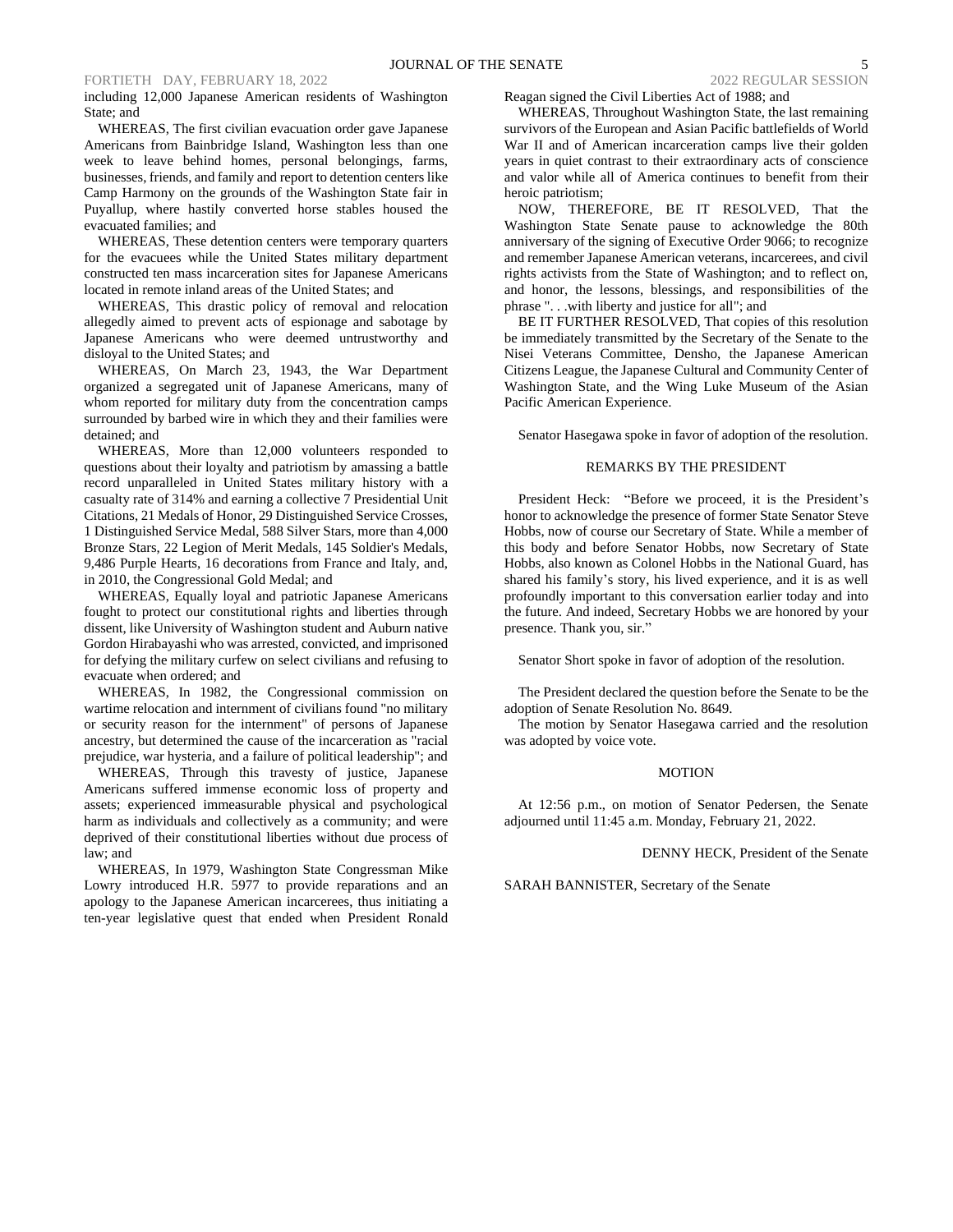## 6 JOURNAL OF THE SENATE

| 1099-S2E                               |
|----------------------------------------|
|                                        |
| 1105                                   |
|                                        |
| 1175-SE                                |
| 1181-S2E                               |
| Introduction & 1st Reading 4           |
| 1286-S                                 |
|                                        |
| 1333-SE                                |
|                                        |
| 1376                                   |
|                                        |
| 1389-S                                 |
|                                        |
| 1430                                   |
|                                        |
| 1508-S                                 |
| 1612                                   |
|                                        |
| 1613                                   |
|                                        |
| 1625                                   |
|                                        |
| 1642-S                                 |
|                                        |
| 1648                                   |
|                                        |
| 1700                                   |
| Committee Report                       |
| 1706-S                                 |
| <b>TAG</b><br>1719                     |
|                                        |
| $1725-S$                               |
|                                        |
|                                        |
| 1735-S                                 |
|                                        |
| 1736-S2E                               |
|                                        |
| 1761                                   |
|                                        |
| 1784-E<br>Introduction & 1st Reading 4 |
| 1798                                   |
|                                        |

| 1805                                        |  |
|---------------------------------------------|--|
|                                             |  |
|                                             |  |
| 1859                                        |  |
|                                             |  |
| 1860-S2                                     |  |
|                                             |  |
| 1927                                        |  |
|                                             |  |
| 1931-E                                      |  |
| Introduction & 1st Reading 4                |  |
| 1934                                        |  |
|                                             |  |
| 2050-S                                      |  |
|                                             |  |
| 2061                                        |  |
|                                             |  |
| 8649                                        |  |
|                                             |  |
|                                             |  |
| 9338 Bagherpour, Ben                        |  |
|                                             |  |
| 9400 Chandler, Gary                         |  |
|                                             |  |
| <b>CHAPLAIN OF THE DAY</b>                  |  |
| Imanaka, Mr. Taijo, Head Priest, Reverend,  |  |
| Seattle Koyasan Buddhist Temple 1           |  |
| <b>FLAG BEARERS</b>                         |  |
| Dougherty, Mr. Craig, Nisei Veterans        |  |
|                                             |  |
| Kaku, Mr. Dale, Nisei Veterans Committee. 1 |  |
| Kiuchi, Mr. Atsushi, Nisei Veterans         |  |
|                                             |  |
| Nakamoto, Mr. Allen, Nisei Veterans         |  |
|                                             |  |
| Nisei Veterans Committee Color Guard 1      |  |
| Takeuchi, Mr. Rick, Nisei Veterans          |  |
|                                             |  |
| Tanimoto, Mr. Walt, Nisei Veterans          |  |
|                                             |  |
| Yaguchi, Mr. Michael, Nisei Veterans        |  |
|                                             |  |
| Yaplee, Mr. Terry, Nisei Veterans Committee |  |
|                                             |  |
| <b>GUESTS</b>                               |  |
| Bertelsen, Mr. Alexander, Pledge of         |  |
|                                             |  |